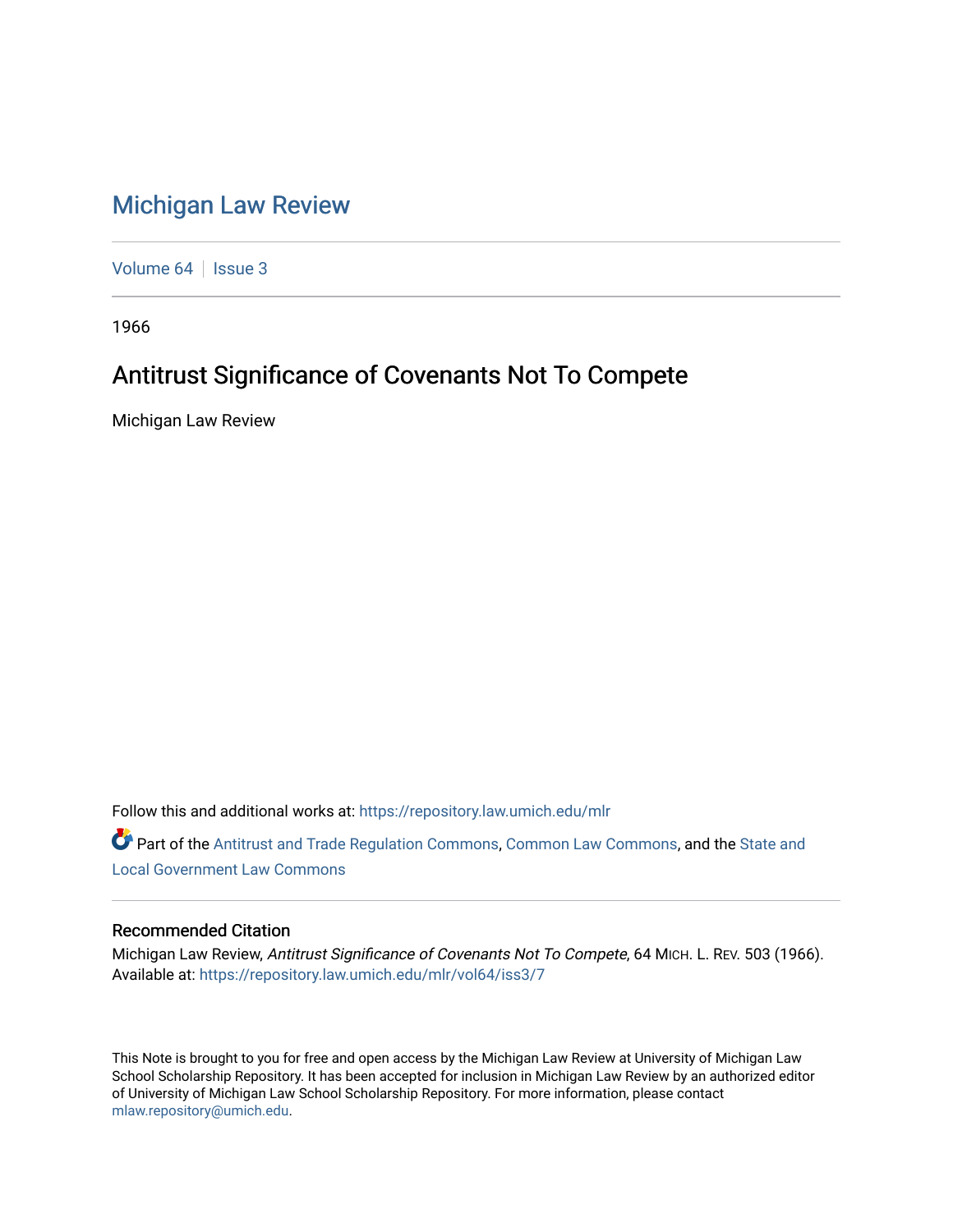l,

### Antitrust Significance of Covenants Not To Compete

Covenants not to compete,<sup>1</sup> despite their increasing prevalence and their obvious tendency to restrain competition, have seldom

 $\alpha$ 

 $\sim$ 

**<sup>1.</sup> Among the more** common covenants **not to** compete are: the **covenant by the**  seller of a business and good will not to compete with the buyer, Davis v. Ebsco Industries, Inc., 150 So. 2d 460 (Fla. Dist. Ct. App. 196!1); a covenant by a shopping center lessor not to lease space in the center or on nearby property to anyone compet-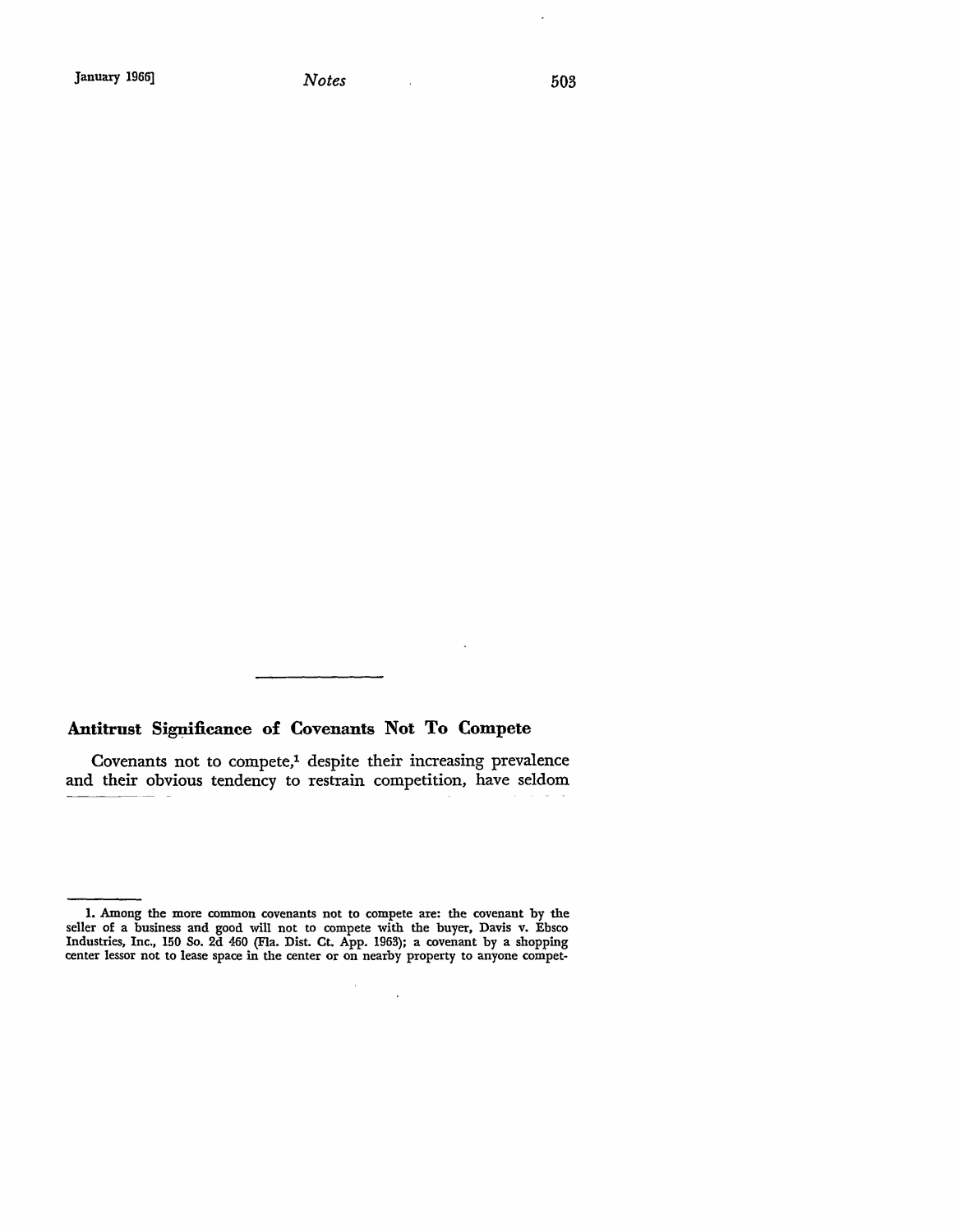been attacked under either federal or state antitrust laws.2 In January 1965, however, William H. Orrick, Jr., then Assistant Attorney General in charge of the Antitrust Division, noted that the Division was becoming concerned about one aspect of the problem-the taking of overbroad covenants not to compete in connection with the purchase of a competitor.3 He suggested that such an agreement might have anticompetitive effects under either the Sherman Act4 or section 7 of the Clayton Act.5 This note will explore the present status of covenants not to compete under both state and federal antitrust laws and will suggest a basis for the future development of the law.

At common law, covenants not to compete have been upheld in a long line of decisions beginning with *Mitchel v. Reynolds.*<sup>0</sup> For such a covenant to be valid at common law, it must be ancillary to the main purpose of a valid contract, necessary to protect the covenantee in the enjoyment of the benefits of the contract, and not primarily intended to restrain competition.7 The prime concern of the common law was preventing harm to the covenantor and protecting the general public interest<sup>8</sup> rather than preventing restraints on competition-the prime concern of antitrust law.

No instances have been found in which a covenant not to compete has been directly challenged by a state under its antitrust

ing with one of his lessees, Utica Square, Inc. v. Renberg's, Inc., 390 P.2d 876 (Okla, 1964); an employee's or partner's agreement not to compete with his employer or partners for a period after the termination of the employment or partnership, Lake• side Oil Co. v. Slutsky, 8 Wis. 2d 157, 98 N.W.2d 415 (1959); Brown v. Stough, 292 P.2d 176 (Okla. 1956); an agreement by the licensee of know-how or trade secrets to observe territorial restraints upon the sale of the goods made pursuant to the know-how, United States v. E. I. duPont de Nemours &: Co., 118 F. Supp. 41 (D. Del. 1952), *afj'd,* 351 U.S. 377 (1956).

2. See generally Blake, *Employee Agreements Not To Compete,* 73 HARV, L. REV. 625 (1960); Bork, *Ancillary Restraints and the Sherman Act,* 15 A.B.A. ANTITRUST SECTION 211 (1959).

3. Speech before the Antitrust Section of the N.Y. State Bar Ass'n, Jan. 28, 1965, BNA A.T.R.R. No. 186, at A-14 (Feb. 2, 1965). Mr. Orrick's successor, Mr. Donald F. Turner, has not yet indicated a concern with this problem.

4. Section 1 makes illegal every contract, combination or conspiracy in restraint of trade among the states. Section 2 prohibits monopolizing, or attempting to monop• olize, any part of the commerce among the states. 26 Stat. 209 (1890), as amended, 15 u.s.c. §§ 1-2 (1964).

5. 38 Stat. 731 (1914), as amended, 15 U.S.C. § 18 (1964), prohibits the acquisition of the stock or assets of one corporation by another "where in any line of commerce in any section of the country, the effect of such acquisition may be substantially to lessen competition, or to tend to create a monopoly.''

6. 1 P. Wms. 181, 24 Eng. Rep. 347 (Q.B. 1711). The court there held that a covenant not to compete for five years, made ancillary to the lease of a bakery, was valid as a partial restraint of trade because it was reasonable from three viewpoints: the possibility of harm to the covenanter, the possibility of harm to the public, and the benefit enjoyed by the covenantee.

7. United States v. Addyston Pipe &: Steel Co., 85 Fed. 271, 282 (6th Cir. 1898), *aff'd,*  175 U.S.-211 (1899). See generally 2 REsTATEMENT, CONTRACTS §§ 514-16 (1933).

8. See 5 WILLISTON, CONTRACTS § 1636 (rev. ed. 1937).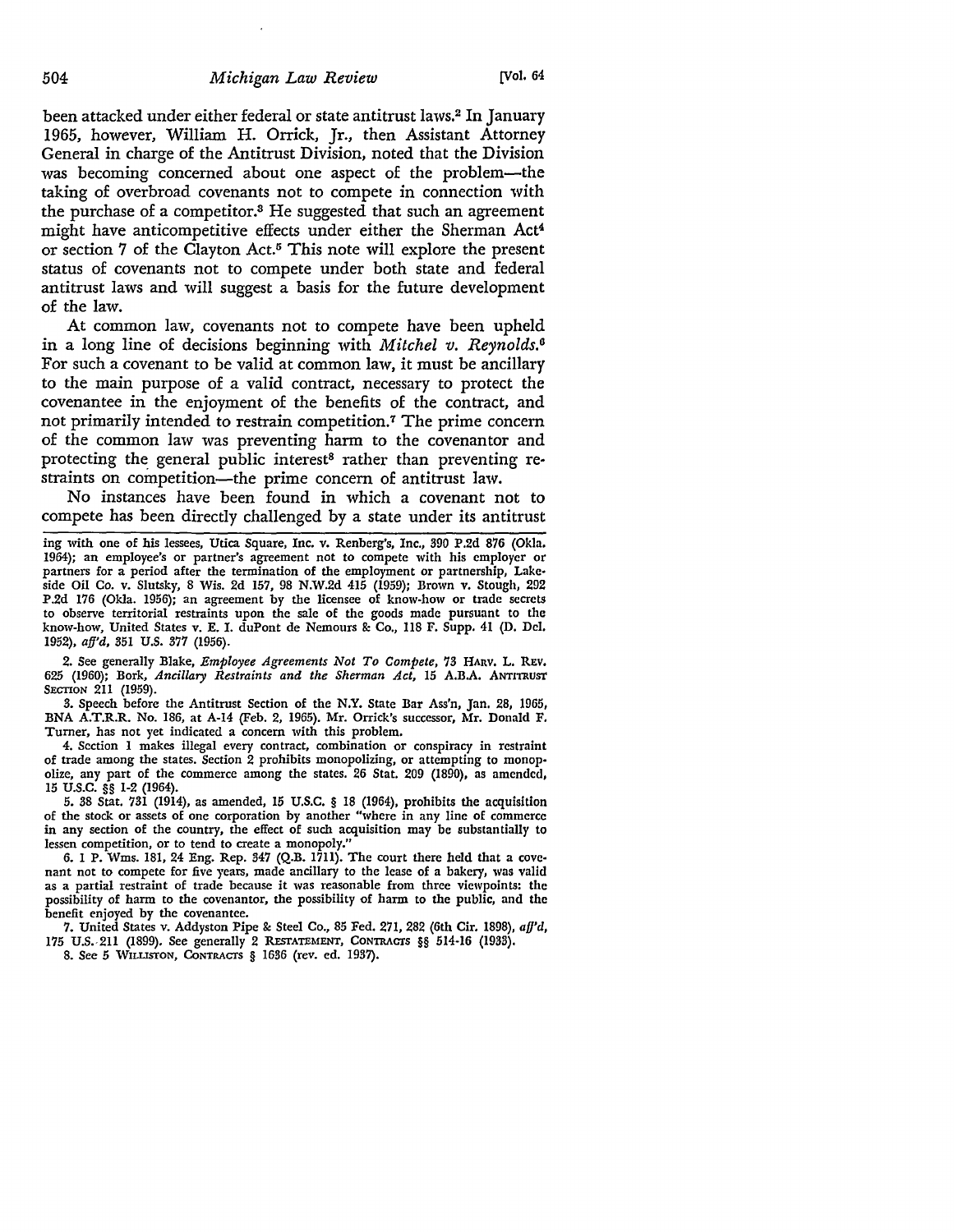January 1966] *Notes* 505

statutes. A state prosecution is possible under statutes making certain covenants illegal, rather than merely void,<sup>9</sup> but an apparent lack of official concern, coupled with difficulty in discovering violations, renders such an attempt unlikely. Nevertheless, a substantial body of law has developed through private contract actions in which the validity of such a covenant under the statute has been litigated; typically, the covenantee sues for specific performance or damages, and the covenantor raises the statute as a defense.10 The applicable state antitrust statutes fall into two general categories. One is the basic antitrust statute, prohibiting contracts, combinations, and conspiracies in restraint of trade.11 In a number of states, this statute would be the only basis for an antitrust attack on a covenant not to compete. A few states, however, have, either in addition to or instead of the basic statute, a statute prohibiting contracts by which anyone is restrained from the exercise of any lawful business, trade, or profession.<sup>12</sup> Such statutes normally contain specific exceptions permitting the seller of good will of a  $1$  business, corporate stock, or a partnership interest to agree to refrain from carrying on his former business for a reasonably limited time and within a reasonably limited area.<sup>13</sup>

In applying antitrust statutes to covenants not to compete, most state courts continue to use the basic common-law tests of legality,<sup>14</sup>

10. See, *e.g.,* Lakeside Oil Co. v. Slutsky, 8 Wis. 2d 157, 98 N.W.2d 415 (1959); Cottingham v. Engler, 178 S.W.2d 148 (Tex. Civ. App. 1944).

11. E.g., GA. CODE ANN. § 20-504 (1965); KAN. GEN. STAT. § 50-101 (1949); N.Y. GEN. Bus. LAW § 340; N.C. GEN. STAT. § 75-1 (Replacement 1965). For a compilation of state antitrust statutes, see 4 TRADE REG. REP.  $\llbracket \llbracket$  30201-35501.

12. ALA. CODE tit, 9, §§ 22-24 (1958); ARIZ. REv. STAT. ANN. § 44-1401 (1956); CAL. Bus. & PROF. CODE §§ 16600-02; FLA. STAT. § 542.12 (1963); MICH. COMP. LAws §§ 445.761, .766 (1948); MONT. REv. CODES ANN. §§ 13-807 to -809 (1947); N.D. CENT. CODE § 9-08-06 (1959); OKLA. STAT. tit. 15, §§ 217-19 (1961); S.D. CODE § 10.0706 (1939); TEX. REV. CIV. STAT. arts. 7426, 7437 (1948).

13. E.g., FLA. STAT. § 542.12 (1963); S.D. CODE § 10.0706 (1939). The Arizona statute, which does not expressly grant such exceptions, has been construed to provide them. See Bonney v. Northern Ariz. Amusement Co., 78 Ariz. 155, 277 P.2d 248 (1954), upholding a stockholder's covenant, ancillary to the sale to the company of his stock, not to compete with the company in a specified county for five years.

14. Some courts have expressly held that state antitrust statutes were meant to apply common-law standards to covenants not to compete. E.g., Engles v. Morgenstern, 85 Neb. 51, 122 N.W. 688 (1909). See also Morehead Sea Food Co. v. Way, 169 N.C. 679, 86 S.E. 603 (1915); N.C. GEN. STAT. § 75-2 (Replacement 1965). More frequently, however, the courts simply apply common-law standards without comment. See John T. Stanley Co. v. Lagomarsino, 53 F.2d 112 (S.D.N.Y. 1931); Harbif v. Maslia, 214 Ga.

<sup>9.</sup> In the majority of states, agreements in violation of the antitrust statutes are both illegal and void; the state therefore has a right to sue. See, e.g., CAL. Bus. & PROF. CODE §§ 16726, 16755; COLO. REV. STAT. ANN. § 55-4-1 (1963); MINN; STAT. § 623.01 (1961); Mo. REv. STAT. § 416.010 (1959). On the other hand, some statutes provide only that agreements in violation of the statute are void. This seems partirularly true of specific statutes prohibiting restraints on the exercise of a business. See, *e.g., ALA. CODE. tit. 9, § 22 (1958); MONT. REV. CODES ANN. § 13-807 (1949); S.D. CODE* § 10.0705 (1939).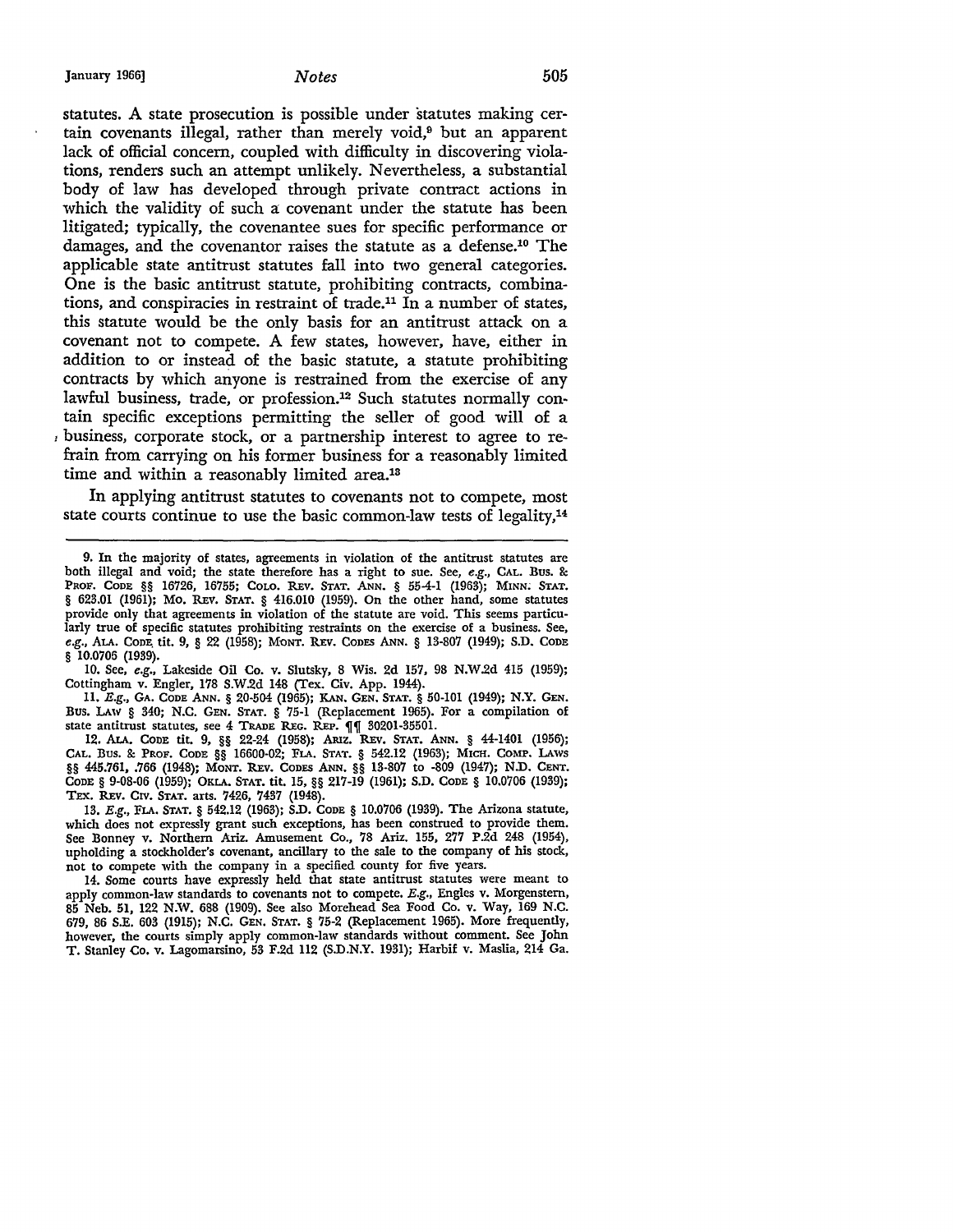at least to the extent that they are not prevented from doing so by the language of a specific statute. Under both general and specific state statutes, a bare covenant not to compete, not ancillary to a valid main transaction, is usually void.15 Nevertheless, there have been some relatively recent cases in which non-ancillary covenants have been upheld. The Kansas Supreme Court has upheld an agreement among milk haulers by which route territories for hauling between producers and markets were divided.16 In an earlier decision, the Florida Supreme Court upheld a non-ancillary contract prohibiting a landowner from using his property for a cafeteria for 4½ years, emphasizing that the contract bound only the parties and restricted the use of only one piece of property.17 On the other hand, an ancillary covenant may still violate state antitrust laws. If the main purpose of the covenant is to restrain competition or create a monopoly, rather than to implement a valid principal transaction, the covenant is illegal.18 The state courts, like the federal courts applying federal law,19 have been willing to infer this illegal intent from the market position of the parties, the effect of the agreement upon actual or potential competition, the lack of a justification for the restriction in the legitimate needs of the covenantee, and other factors.20

Ultimately, most litigation concerning covenants not to compete raises the question of whether the covenant is, in fact, reasonable. Since reasonableness must necessarily depend upon the facts of the individual case, there has been a broad range of decisions, particularly in states that do not have specific statutes covering covenants not to compete.21 These varying results are explicable

654, 106 S.E.2d 905 (1959); Lakeside Oil Co. v. Slutsky, 8 Wis. 2d 157, 98 N.W.2d 415 (1959).

15. *In re* Holmes' Estate, 132 Kan. 443, 295 Pac. 716 (1931); Nichols v. Anderson, 43 N.M. 296, 92 P .2d 781 (1939) {dictum).

16. Okerberg v. Crable, 185 Kan. 211, 341 P.2d 966 (1959). The court applied a standard of reasonableness and found that no appreciable harm to the producers had resulted from the agreement.

17. Janet Realty Co. v. Hoffman's, Inc., 154 Fla. 144, 17 So. 2d 114 (1944); cf. Robey v. Plain City Theatre Co., 126 Ohio St. 473, 186 N.E. 1 (1933), upholding a non-ancillary agreement whereby the owner of a theatre agreed not to use bis building for public gatherings. In neither case did the courts refer to existing state statutes invalidating combinations or contracts in restraint of trade.

18. Hopkins v. Crantz, 334 Mich. 300, 54 N.W .2d 671 (1952).

19. Sec notes 37-38 infra and accompanying text.

20. Maola Ice Cream Co. v. Maola Milk&: Ice Cream Co., 238 N.C. 317, 77 S.E.2d 910 (1953); Shute v. Shute, 176 N.C. 462, 97 S.E. 392 (1918); Herbert v. W. G. Dush &: Co., 298 S.W .2d 747 (Tenn. Ct. App. 1956); Norfolk Motor Exchange v. Grubb, 152 Va. 471, 147 S.E. 214 (1929).

21. A number of decisions have upheld covenants unlimited as to time. Kutash v. Gluckman, 193 Ga. 805, 20 S.E.2d 128 (1942); Storer v. Brock, 351 Ill. 643, 184 N.E. 868 (1933); Gallagher v. Vogel, 157 Neb. 670, 61 N.W.2d 245 (1953). Similarly, covenants covering a number of states or the entire United States have been upheld. William T. Wiegand Glass Co. v. Wiegand, 105 N.J. Eq. 434, 148 Atl. 174 (1930)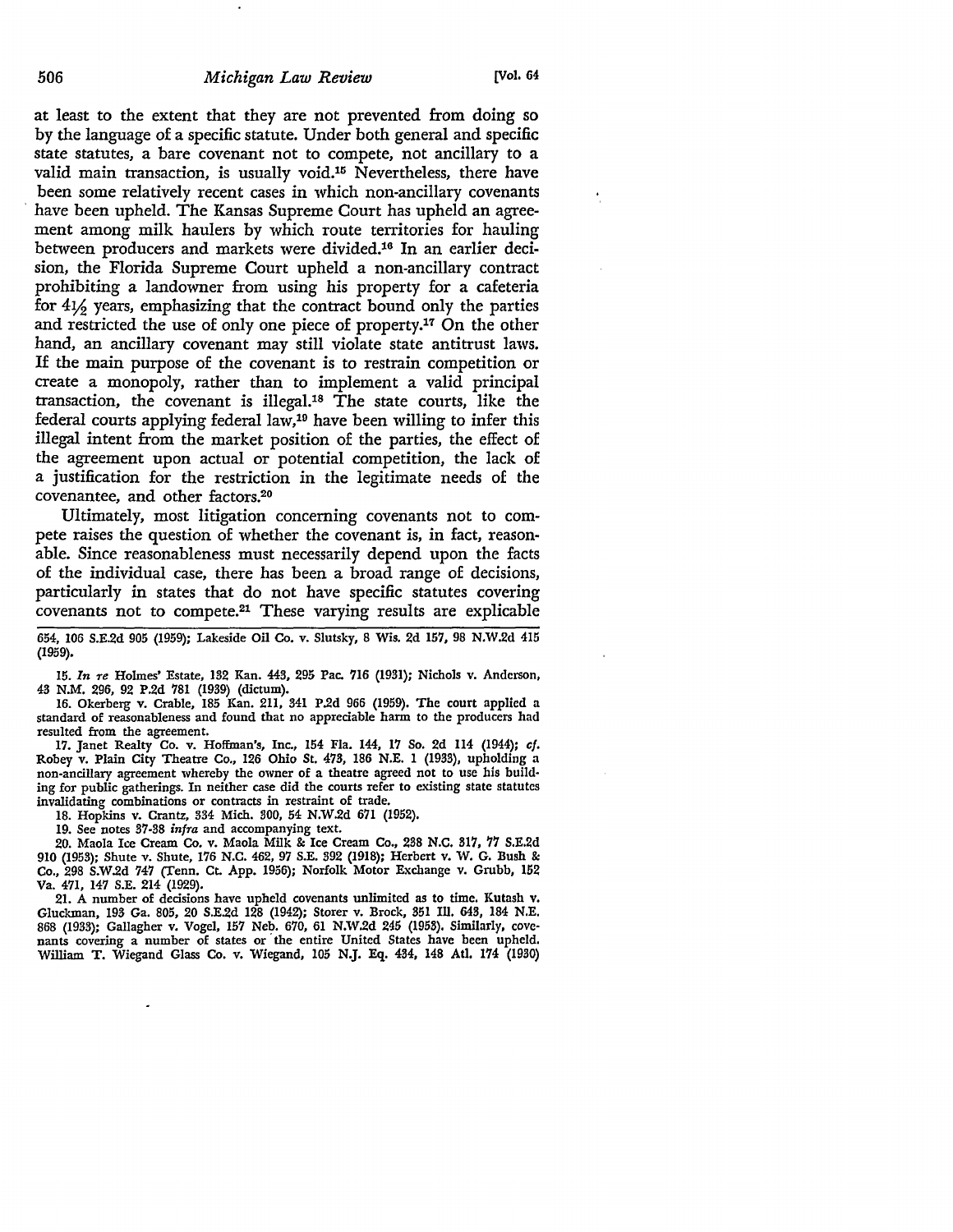primarily by the different views taken by the courts as to what is necessary in the particular instance for the protection of the covenantee in his enjoyment of the main contract. Many of the statutes specifically prohibiting covenants not to compete, while exempting certain types of covenants, also provide express temporal and geographic limits for the exempted covenants, thus removing from the courts the function of determining the reasonableness of the covenant. Typical is California's statute, $^{22}$  which restricts the operation of a covenant ancillary to the sale of good will or corporate shares to the area in which the business sold was carried on, and for only so long as the buyer, or a person deriving title from him, carries on a like business in that area.<sup>23</sup> It has been held under such statutes that an otherwise valid covenant which exceeds the temporal or geographic limits of the statute is to be construed as having the maximum limits allowed by the statute and, as so construed, is valid.24

Recent state decisions involving shopping centers have drawn attention to one particular kind of ancillary restraint: an agreement by a lessor not to use his land in competition with his lessee. The

22. CAL. Bus. & PROF. CODE § 16601.

23. There is evidenced in these statutes a less permissive attitude toward employee covenants not to compete after the termination of employment. Some states do not provide any exceptions for employee covenants, allowing them to fall within the absolute ban of the statute. See, *e.g.,* E. S. Miller Lab. v. Griffin, 200 Okla. 398, 194 P.2d 877 (1948); OKLA. STAT. tit. 15, §§ 217-19 (1961). On the other hand, the lack of a specific exception in the statute did not prevent the Oklahoma court from upholding a covenant in a shopping center lease which restricted the amount of space that could be rented to the lessee's competitors. Utica Square, Inc. v. Renbergs, Inc., 390 P.2d 876 (Okla. 1964); cf. Boughton v. Socony Mobil Oil Co., 231 Cal. App. 2d 188, 41 Cal. Rptr. 714 (Dist. Ct. App. 1964) (restriction in a deed). Other statutes, although granting exceptions for employee covenants, provide more definite limits for them. MICH. COMP. LAws § 445.766 (1948) (limited to ninety days in the employee's own territory); S.D. CODE § 10.0706 (1939) (limited to ten years within a twenty-five mile radius of the employer's principal place of business).

24. Yost v. Patrick, 245 Ala. 275, 17 So. 2d 240 (1944); Mahlstedt v. Fugit, 79 Cal. App. 2d 562, 180 P.2d 777 (Dist. Ct. App. 1947). For a general discussion of the severability of such contracts, see Note, 16 W. REs. L. REv. 161, 178-80 (1964).

<sup>(</sup>entire United States); Diamond Watch Co. v. Roeber, 106 N.Y. 473, 13 N.E. 419 (1887) (all states except Nevada and Montana); Ace Tackless Corp. v. American Tackless Corp., 1957 Trade Cas. 72575 (N.Y. Sup. Ct.) (entire United States); Eldridge v. Johnson, 195 Ore. 379, 245 P.2d 239 (1952) (Oregon and Washington for 10 years). On the other hand; numerous restraints which were shorter or more restricted geographically have been found to violate state antitrust statutes because the restraints were greater than necessary to achieve the legitimate object of the contract. Beit v. Beit, 135 Conn. 195, 63 A.2d 161 (1948) (one county); Thomas v. Costa! Industrial Services, Inc., 214 Ga. 382, 108 S.E.2d 328 (1959) (34 counties in Georgia and 12 counties in South Carolina); Paramount Pad Co. v. Baumrind, 4 N.Y.2d 393, 175 N.Y.S.2d 809, 151 N.E.2d 609 (1958) (3 years); Francis Rogers & Sons v. Eichert, 97 N.Y.S.2d 659 (Sup. Ct. 1950) (5 years). For a collection of cases arising under both common law and statutes relating to the duration and the geographical extent of covenants not to compete, see, respectively, Annot., 45 A.L.R.2d 77 (1956), and Annot., 46 A.L.R.2d 119 (1956).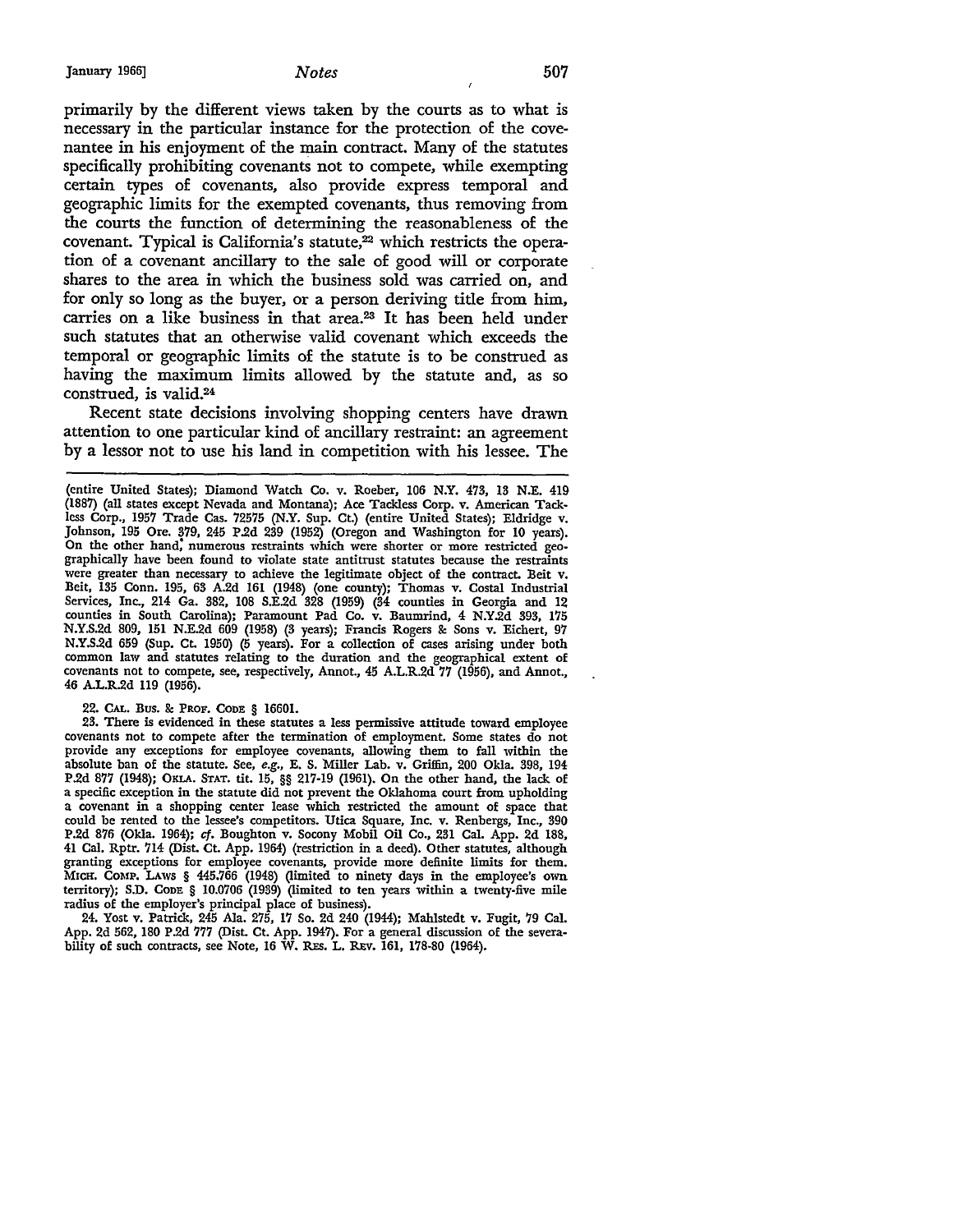current boom in shopping center construction has made such agreements increasingly important from the standpoint of state antitrust policy. The increasing concern with the problem is reflected in two recent Texas decisions<sup>25</sup> which have invalidated covenants in shopping center leases because the covenants violated the state antitrust statute.26 In both cases, the courts appeared to be primarily interested in ensuring that the covenant would not be allowed to extend beyond its traditional scope and bind a third party whose property was not directly involved in the transaction between the lessor and lessee.

In contrast to the relatively large body of state law relating to the status of covenants not to compete, there is little authority directly indicative of the position of such covenants under either the Sherman Act or the Clayton Act. The leading case on ancillary covenants not to compete, *United States v. Addyston Pipe* &- *Steel*  Co.,27 stated that the basic treatment of those covenants under the federal antitrust statutes would be the same as under the common law. The court's statement that the Sherman Act was intended to codify the common law has subsequently been supported by the United States Supreme Court.28 The federal courts have considered it a settled principle, hardly worthy of discussion, that a reasonable covenant not to compete, made incident to the sale of a business and good will, is valid as long as it is not a device to control commerce, although such an agreement clearly does restrain trade to some extent.<sup>29</sup> Typical is an early decision upholding a five-year covenant ancillary to the sale of a river steamer.30 But it would appear that a non-ancillary agreement would, under Judge Taft's dictum in *Addyston,*31 be held to violate the Sherman Act. Such an

25. In Schnitzer v. Southwest Shoe Corp., 364 S.W.2d 373 (Tex. 1963), the lessor and a third party, who also owned property in the center, had given the lessee an exclusive right to sell shoes in the center. In holding the covenant invalid, the court suggested that a different result would have been reached had the covenant been made only by the lessor. In Kroger Co. v. J. Weingarten, Inc., 380 S.W.2d 145 (Tex, Civ, App. 1964), an agreement by the lessor and a third party not to permit their property within two miles of the shopping center to be used in competition with the lessee was held to violate the same statute.

26. TEX. REv. CIV. STAT. art. 7426 (1948).

27. 85 Fed. 271 (6th Cir. 1898), *afj'd,* 175 U.S. 211 (1899). See also Bork, *supra* note 2, at 211.

28. See Standard Oil Co. v. United States, 221 U.S. 1, 60 (1911).

29. Darius Cole Transp. *co:* v. White Star Line, 186 Fed. 63 (6th Cir. 1911), *cert. denied,* 225 U.S. 704 (1912); United States v. Joint Traffic Ass'n, 171 U.S. 505 (1898) (dictum); United States v. Trans-Missouri Freight Ass'n, 166 U.S. 290 (1897) (dictum).

30. Cincinnati, P., B.S. &: P. Packet Co. v. Bay, 200 U.S. 179 (1906); *accord,* Thomas v. Sutherland, 52 F.2d 592 (3d Cir. 1931) (allowing a restraint running for one hundred years because it was ancillary to the sale of a business).

31. 85 Fed. 271, 282 (6th Cir. 1898).

 $\mathbf{1}$  and  $\mathbf{1}$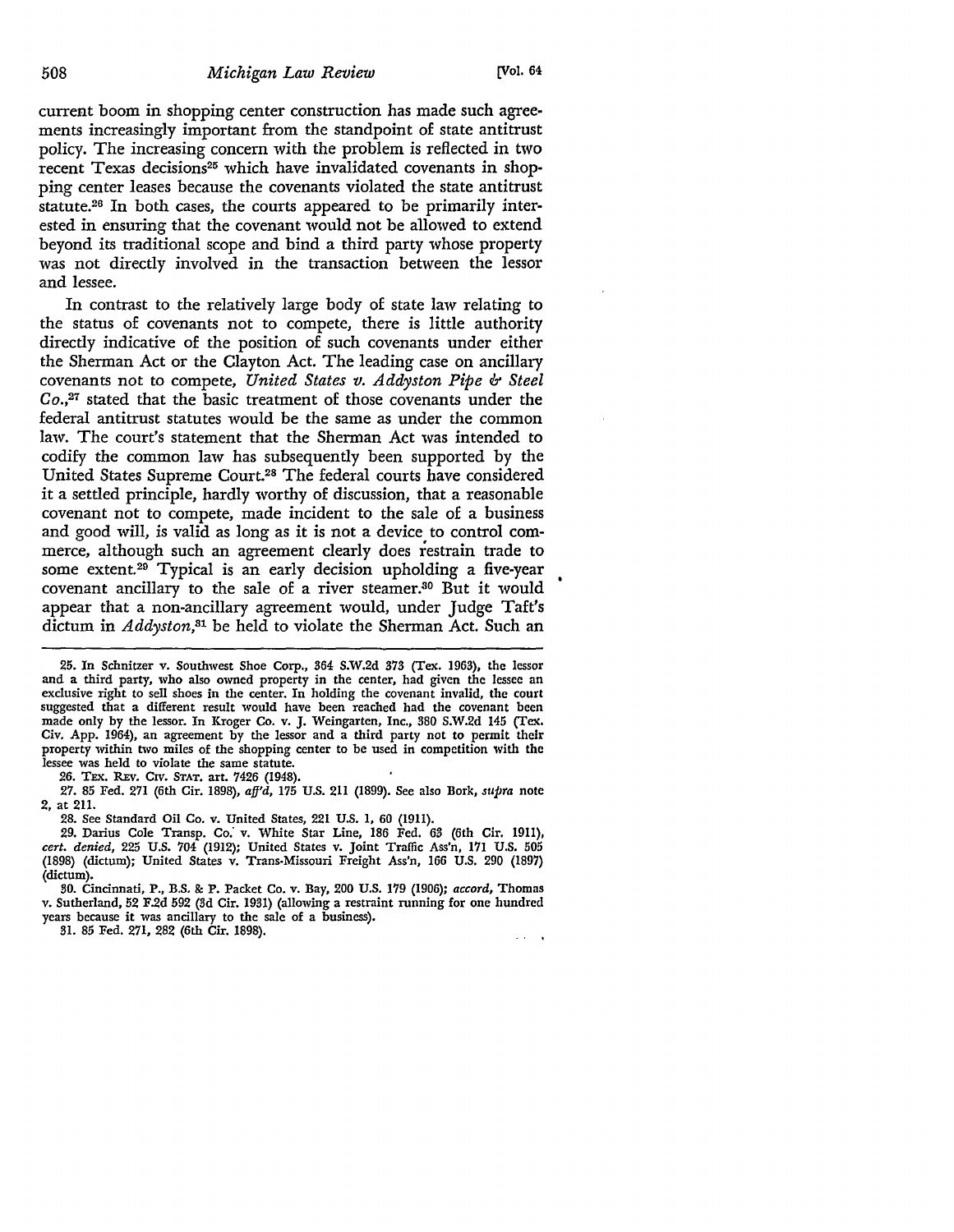agreement would amount merely to market division among competitors, a type of restraint which has long been viewed as illegal per se.<sup>32</sup>

The greatest difficulty in determining the status under federal antitrust law of ancillary covenants not to compete is that in all cases to date the ancillary covenants have been only one of a number of practices that together have been found to violate sections • 1 or 2 of the Sherman Act or section 7 of the Clayton Act. The Supreme Court has intimated in a number of. decisions that the covenants themselves would not have been illegal had they not been a part of a general conspiracy to restrain competition or create a monopoly. In one instance, a covenant ancillary to the sale of a dairy was held illegal, but in that case the acquisition itself violated the Clayton Act.<sup>33</sup> In an earlier decision, the Court held that long-term covenants not to compete exacted from former competitors whose motion picture theaters had been acquired, although not necessarily illegal in themselves, were illegal as part of a general scheme to monopolize.84 Most frequently, successful federal antitrust attacks upon covenants not to compete have been based on the contention that the primary purpose of the transaction was to restrain competition or create a monopoly.85 Although it has been suggested that it is often difficult to determine primary intent,<sup>36</sup> the courts have been willing to infer the requisite illegal purpose from the existence of a restraint greater than that necessary for the protection of the covenantee, $37$  or from the already dominant market position of one of the parties.38 The inference of an illegal purpose from such factors may be merely a more convenient and traditional way for some courts to express a feeling that a particular restraint is unreasonable.

33. Maryland &: Va. Milk Producers Ass'n v. United States, 362 U.S. 458 (1960).

34. Schine Chain Theaters v. United States, 334 U.S. 110 (1948); *accord,* United States v. Crescent Amusement Co., 323 U.S. 173 (1944). See also United States v. American Tobacco Co., 221 U.S. 106 (1911); United States v. General Dyestuff Corp., 57 F. Supp. 642 (S.D.N.Y. 1944).

35. Such a purpose serves to remove the protection ordinarily afforded ancillary covenants under the antitrust statutes. Shawnee Compress Co. v. Anderson, 209 U.S. 423 (1908); Darius Cole Transp. Co. v. White Star Line, 186 Fed. 63 (6th Cir. 1911), *cert. denied, 225 U.S. 704 (1912); Bork, supra note 2, at 211.* 

36. Carpenter, *Validity of Covenants Not To Compete,* 76 U. PA. L. REv. 244,

37. Shawnee Compress Co. v. Anderson, 209 U.S. 423 (1908); United States v. Great Lakes Towing Co., 208 Fed. 733 (N.D. Ohio 1913).

38. Maryland &: Va. Milk Producers Ass'n v. United States, 362 U.S. 458 (1960). See also United States v. Eastman Kodak Co., 226 Fed. 62 (W.D.N.Y. 1915), in which a company controlling 75-80% of the trade received covenants not to compete for five to twenty years from officers of purchased competitors.

<sup>32.</sup> E.g., Timken Roller Bearing Co. v. United States, 341 U.S. 593 (1951); United States v. General Dyestuff Corp., 57 F. Supp. 642 (S.D.N.Y. 1944); ATT'Y GEN. NAT'L COMM. ANTITRusr REP. 26 (1955).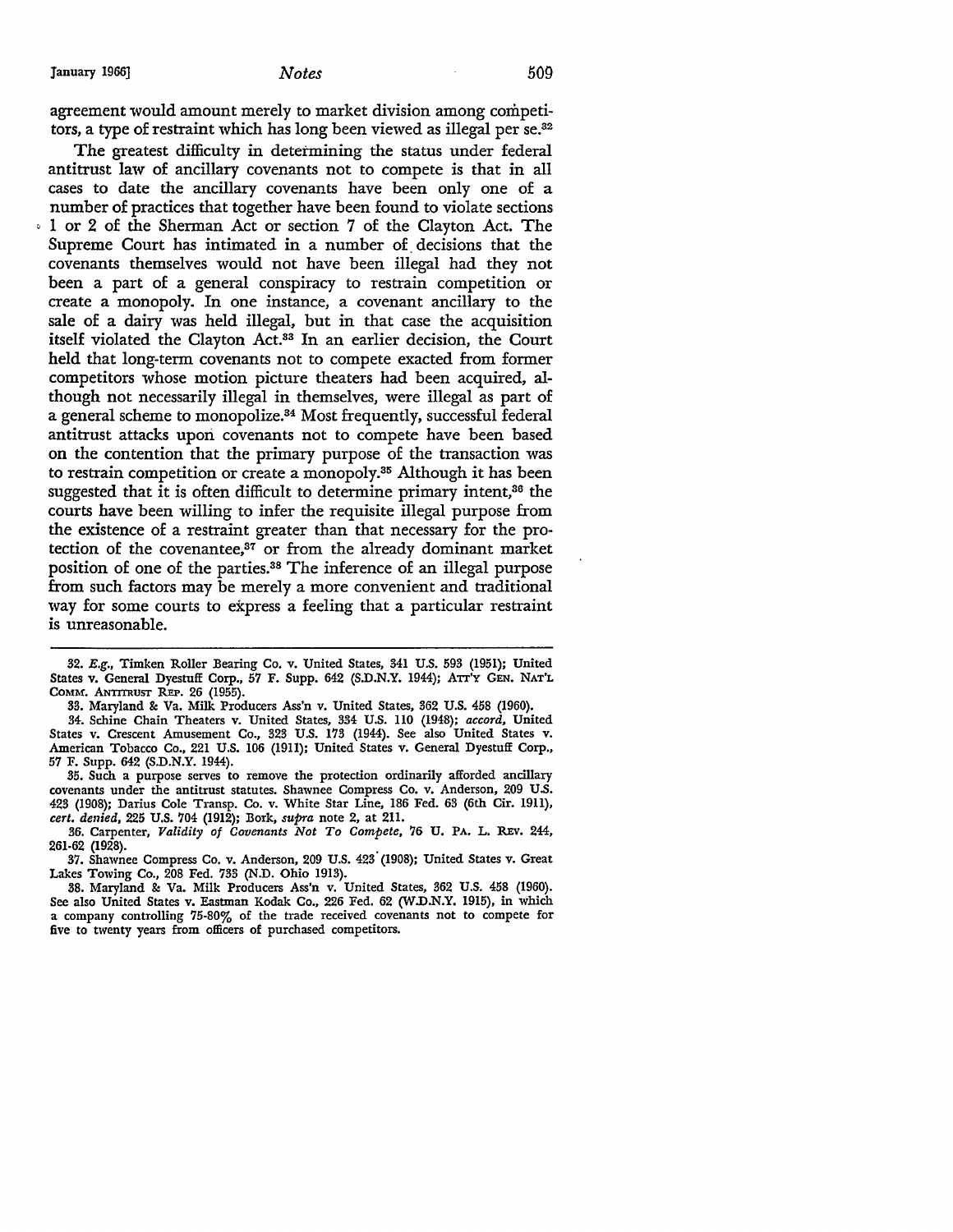The most important unresolved issue in this area of federal antitrust law concerns the standard of reasonableness to be applied to ancillary covenants. Since most attacks on ancillary covenants ultimately raise the question of reasonableness, the standard applied will largely determine the extent to which these covenants will be legal. A recent decision by the Seventh Circuit<sup>39</sup> suggests that there are two relevant issues of reasonableness: whether the covenant is reasonably necessary to protect the main transaction, and whether the covenant unreasonably restrains competition. The court held that a covenant by a dealer not to compete after the termination of his dealership was unreasonable as to geographic scope, and hence unnecessary to protect the main transaction; however, the court held that, absent proof of a substantial restraint of trade, it did not violate the antitrust laws.<sup>40</sup> The opposite result would appear preferable. A covenant not to compete is basically a horizontal market division removed from its illegal-per-se category<sup>41</sup> only because it is reasonably necessary to protect a valid principal transaction. When the covenant exceeds the limits justified by that transaction, it ought to fall within the prohibition of the antitrust statutes. Thus, the *sole* standard under federal law should be whether the restraint is reasonably necessary to protect the main transaction.<sup>42</sup> Such a standard requires a close scrutiny, involving considerations similar to those relevant under state law,<sup>43</sup> to determine whether the restraint is warranted in view of the particular interests to be protected by the covenant.

A second unresolved issue in federal law is the relationship between the anti-merger provisions of section 7 of the Clayton Act<sup>44</sup> and a covenant by the seller of a business not to compete. Although the covenant itself, not being an acquisition, could not violate section 7, it is arguable that the validity of the covenant under sections 1 and 2 of- the Sherman Act should be determined by the standards of section 7 of the Clayton Act. If the principal transaction were to violate section 7, the ancillary covenant would also be illegal, both as a covenant not ancillary to a valid transaction<sup>45</sup> and as a

<sup>39.</sup> Snap-On Tools Corp. v. FTC, 321 F.2d 825 (7th Cir. 1963).

<sup>40.</sup> *Id.* at 837.

<sup>41.</sup> See authorities cited *supra* note 32.

<sup>42.</sup> The following cases appear to support the proposition that the general standard is whether the restraint is necessary to protect the main transaction: Tri-Continental Financial Corp. v. Tropical Marine Enterprises, Inc., 265 F.2d 619 (5th Cir. 1959); Hall Mfg. Co. v. Western Steel & Iron Works, 227 Fed. 588 (7th Cir. 1915); United States v. Bausch & Lomb Optical Co., 45 F. Supp. 387 (S.D.N.Y. 1942), *aff'd as modified,*  321 U.S. 707 (1944): United States v. Great Lakes Towing Co., 208 Fed. 733 (N.D. Ohio 1913).

<sup>43.</sup> See notes 51-57 *infra* and accompanying text.

<sup>44. 38</sup> Stat. 731 (1914), as amended, 15 U.S.C. § 18 (1964).

<sup>45.</sup> See Timken Roller Bearing Co. v. United States, 341 U.S. 593 (1951).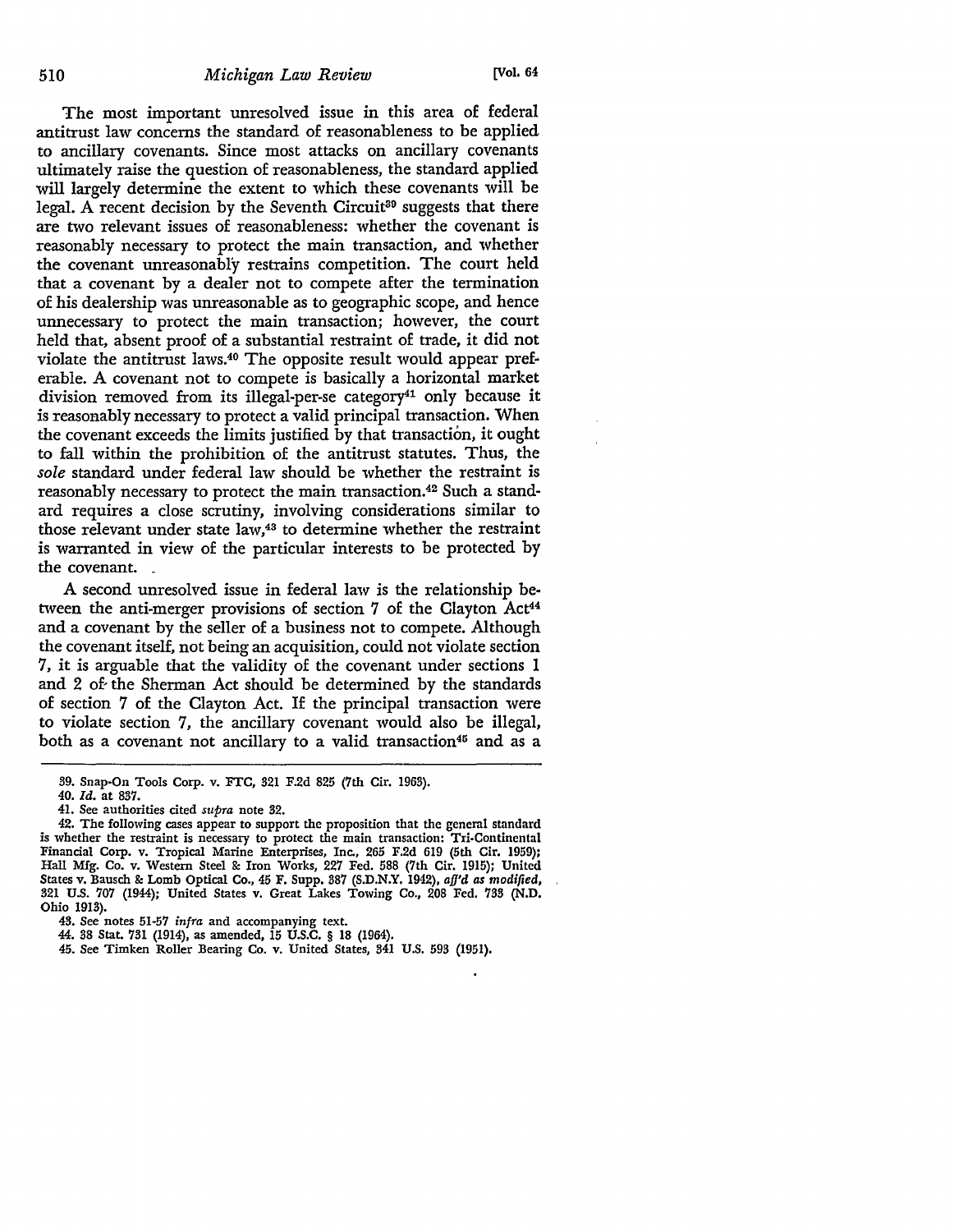means to an illegal end.46 It has been suggested that if the acquisition were legal, a covenant reasonably designed to protect the acquisition should also be legal.<sup>47</sup> This position, unfortunately, places the emphasis upon a separate examination of the two factors—the acquisition and the covenant. A more careful examination of the entire transaction, viewed as a whole, would be preferable. It is conceivable, for example, that a covenant not to compete exacted from key personnel of a purchased competitor could be a major factor in the determination of whether the effect of the acquisition is substantially to lessen competition or to tend to create a monopoly in any line of commerce.48 Finally, in the situation where the acguisition is legal but the covenant unreasonable, the covenant clearly ought to be held a violation of the antitrust laws.<sup>49</sup>

Because the ordinary covenant not to compete, in itself, only forecloses one competitor from the market and thus is unlikely to have a very significant effect upon competition, federal concern with these covenants will probably continue to be restricted to a few specific situations. One of these arises when one of the parties has sufficient market power, especially in a relatively small market,<sup>50</sup> that the covenant may be seen as part of an overall scheme to restrain competition. Another situation arises when the· covenant is used to reinforce an acquisition that violates the anti-merger provisions of the Clayton Act. Otherwise, the primary task of policing covenants not to compete will continue to fall upon the states, either under their general antitrust statutes or under specific statutes relating to restrictions upon the exercise of a business. While it would be impractical for state attorneys general, even where authorized, to search out and challenge all illegal covenants, state officials could take a more active role in policing, at least to the extent of establishing guidelines for "reasonable" covenants.

In policing these covenants, and especially in judging their reasonableness, the courts, both state and federal, must not blindly and uncritically apply prior authority, some of which permitted unlimited ancillary covenants. The favored position under our anti-

49. See notes 39-43 *supra* and accompanying text.

50. This raises the often complicated and obscure question of relevant market determination. See generally MASSEL, COMPETITION AND MONOPOLY 236-78 (1962); Bock, *The Relativity of Economic Evidence in Merger Cases,* 63 MICH. L. REv. 1355 (1965); Stekler, *Market Definitions and the Antitrust Laws*, 9 ANTITRUST BULL. 741 (1964).

<sup>46.</sup> See cases cited notes 33-34 *supra.* 

<sup>47.</sup> See Bork, *supra* note 2, at 220.

<sup>48.</sup> This reinforcing effect of the covenant may have been important in a recent suit filed by the Justice Department challenging, under section  $7$ , the acquisition by the Lima *News* of its only competitor, the Lima *Citizen,* and the securing of five-year covenants not to compete from nine of the *Citizen's* employees. United States v. Lima News, Civil No. 64-178, N.D. Ohio, Nov. 19, 1964; 5 TRADE REG. REP.  $\P$  45064. This reinforcing effect would be particularly evident if the employees possessed special skills or knowledge relatively scarce in the area affected.